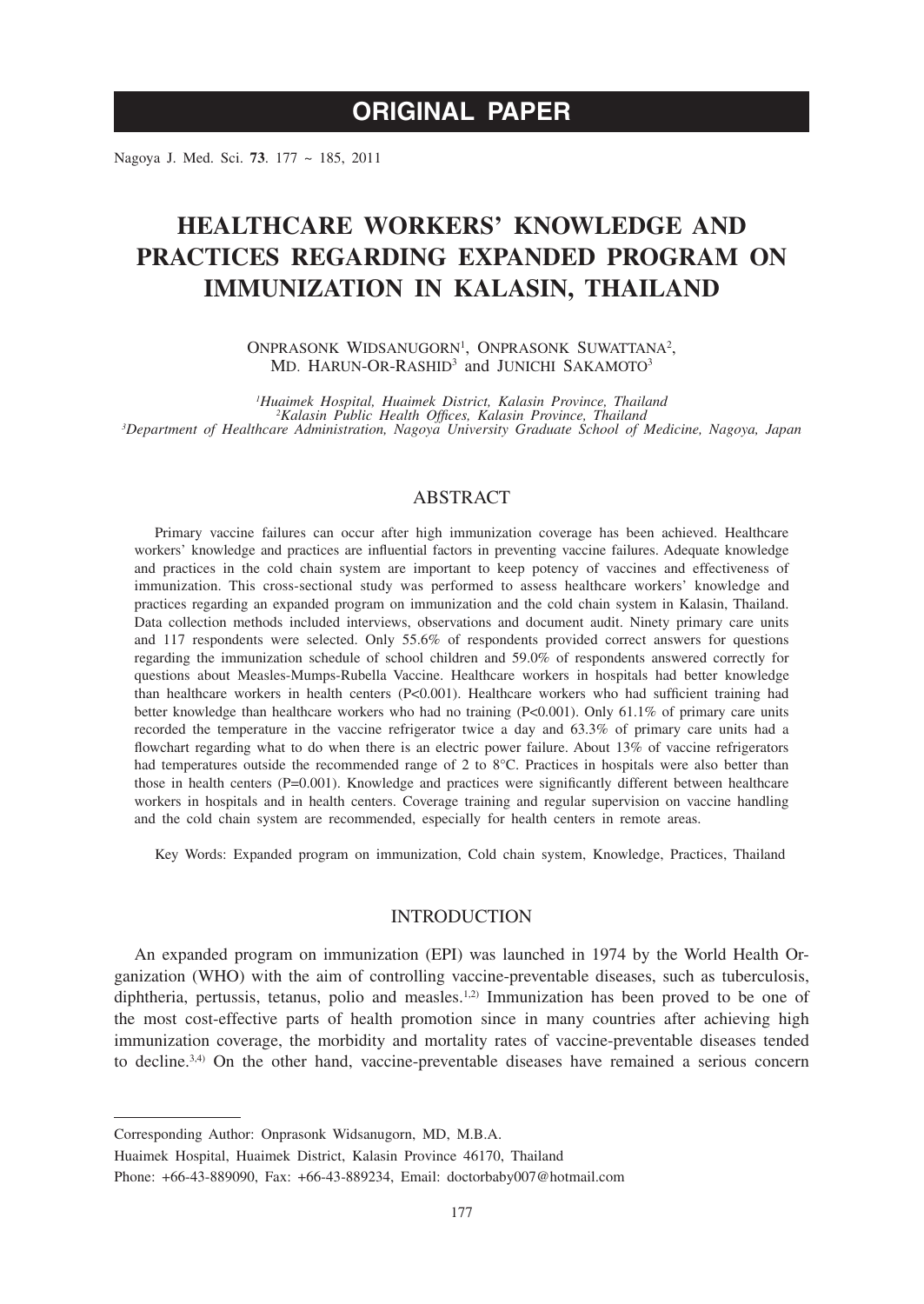in some areas where immunization coverage is not high.<sup>5-7)</sup> In 2008, WHO ascertained that the number of deaths due to vaccine-preventable diseases among children under five years from all over the world was about 1.7 million per year, and most of the deaths were in developing countries.8)

Published studies have shown inadequate knowledge and practices of healthcare workers regarding EPI and the cold chain system in many places in the world, especially in remote areas.<sup>9-12)</sup> A previous study found that increasing knowledge regarding EPI and the cold chain system for personnel could increase vaccination coverage and increase the efficiency of EPI and cold chain practices.<sup>13)</sup> A cold chain is a system for storing and transporting vaccines in a potent state from the manufacturer to the person being immunized. The cold chain system comprises three major elements: personnel, equipment and procedures.<sup>2)</sup> Some published studies found that vaccine-preventable disease outbreaks in areas that had high immunization coverage may have occurred due to primary vaccine failure.14-16) Vaccine failure can be divided into two categories: primary and secondary vaccine failure. Primary vaccine failure means no immunity after immunization due to lack of initial seroconversion. Secondary vaccine failure means loss of immunity after initial seroconversion.<sup>17,18)</sup> Primary vaccine failure can happen by either inactive vaccine or inadequate host response. Insufficient cold chain system and practices are possible causes of primary vaccine failure due to inactive vaccines.19,20)

Thailand is a country in Southeast Asia that is administratively divided into 76 provinces which are further divided into districts and sub districts, respectively. EPI has been integrated into the healthcare service system of Thailand since  $1977$ <sup> $21,22$ </sup> Thailand achieved high immunization coverage rates for Bacillus Calmette-Guérin vaccine (BCG), Diphtheria–Pertussis-Tetanus vaccine (DPT), Oral Polio vaccine (OPV) and Measles of 99, 99, 99 and 98 percent, respectively, although there are still reported cases of vaccine-preventable diseases.23,24)

There has been no published study about healthcare workers' knowledge and practices regarding EPI and the cold chain system in Kalasin Province. Therefore, it is necessary to conduct this study with the objective of assessing healthcare workers' knowledge and practices regarding EPI and the cold chain system at health centers and hospitals in Kalasin Province.

### MATERIALS AND METHODS

This cross-sectional study was conducted in Kalasin Province during July to September 2010. There was one general hospital in the central area of the province, and 13 community hospitals in the central area of the districts. In outlying areas in sub districts there were 157 health centers. All of those facilities together provided healthcare services covering 950,000 people in 18 districts of Kalasin Province.25)

In Thailand the primary care unit (PCU) provides primary healthcare services, such as immunization, health promotion and antenatal care. In hospitals, the PCU is a department of the hospital, but at health centers the PCU means the whole health center. There are 171 PCUs in Kalasin Province.

A total of 90 PCUs were selected. We selected 76 units from the health centers by simple random sampling and all 14 units from the hospitals were selected. In the 76 health centers, one healthcare worker who was responsible for EPI was selected by random sampling from each health center. In hospitals, 41 healthcare workers were selected from among all personnel responsible for EPI and were present in the office on the visit day. Since there were only 14 hospitals in Kalasin Province, we then collected data from all hospitals this way to increase the sample size inside central areas.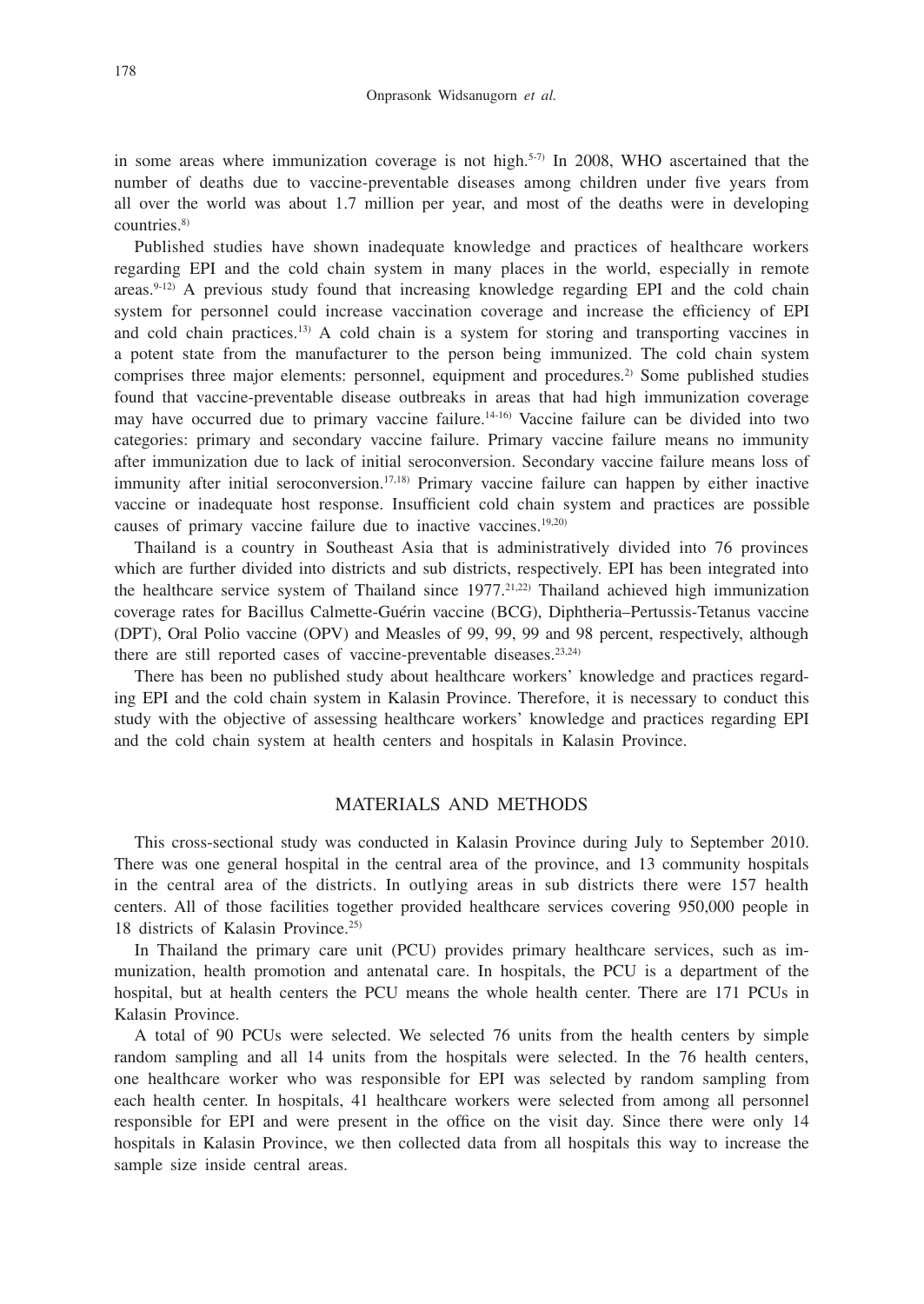Our questionnaire and checklist were adapted from the questionnaire and checklist of the Disease Control Department, Thailand Ministry of Public Health (MoPH). The MoPH questionnaire and checklist were usually used for EPI's supervision activities in Thailand. MoPH also used that questionnaire to evaluate healthcare workers' knowledge after training regarding EPI and cold chain management. MoPH experts conducted the questionnaire and handled the checklist based on the cold chain training manual for health workers produced by WHO. The questionnaire consisted of two sections as follows. 1. General information and demographic characteristics of respondents. 2. Knowledge regarding EPI and the cold chain system of respondents. The checklist had three sections as follows. 1. Practice in cold chain system and equipment. 2. Immunization registers and report system. 3. Manual and Guidelines for EPI and cold chain management that were produced and distributed to PCUs by MoPH. The staff from the Health Promotion Division of the Kalasin Public Health Offices went to PCUs and used the questionnaire to collect data about knowledge regarding EPI and the cold chain system and used the checklist for direct observation and document audit about practices and equipment regarding EPI and the cold chain system.

Collected data were analyzed using the Statistical Package for Social Science (SPSS) program version 16.0 (SPSS Inc., Chicago, IL, USA). Frequencies, percentages, mean and median were used to describe demographic characteristics, knowledge and practices. Knowledge and practices were assigned a score of 1 and 0 for correct and false responses, respectively. Total score of knowledge and total score of practices were calculated. Independent *t*-test was used to compare means of total scores. In cases where the distribution of total scores by healthcare worker characteristics was not normal, the Mann-Whitney U test was used to compare the median instead of the Independent *t*-test. Normality of distribution of data was assessed by the Kolmogorov-Smirnov test. Chi-square analyses were used to compare categorical variables, and a P value of < 0.05 was considered statistically significant. Permission to collect data for this study was approved by the Kalasin provincial chief medical officer who was the chief executive officer of the MoPH, Thailand at the provincial level.

### RESULTS

#### *General information of respondents*

Table 1 shows the characteristics of the 117 respondents, 90.6% of whom had a bachelor degree level of education and the rest had master degree level. 78.6% of respondents were nurses and 61.5% of respondents had work experience in EPI services of less than 2 years. Approximately 20% had no training regarding EPI and the cold chain system. In total, among 23 respondents with no training, 22 worked in health centers.

#### *Knowledge*

From 15 questions about knowledge regarding EPI and the cold chain system, our study revealed that questions with few correct answers concerned dose and route of DPT (63.2%), dose and route of measles vaccine (64.1%), and dose and route of measles-mumps-rubella vaccine (MMR) (59%). A vaccination interval longer than scheduled will not decrease the effect of immunity (60.7%). A person who comes late on the schedule can receive his or her next vaccination; it is not necessary to restart (63.2%). An immunization schedule is in place for schoolchildren (55.6%), and if vaccinations cannot be started on time per schedule, they should begin as soon as possible (61.5%). Details are summarized in Table 2.

The total score of knowledge from the 15 questions were calculated. The mean total score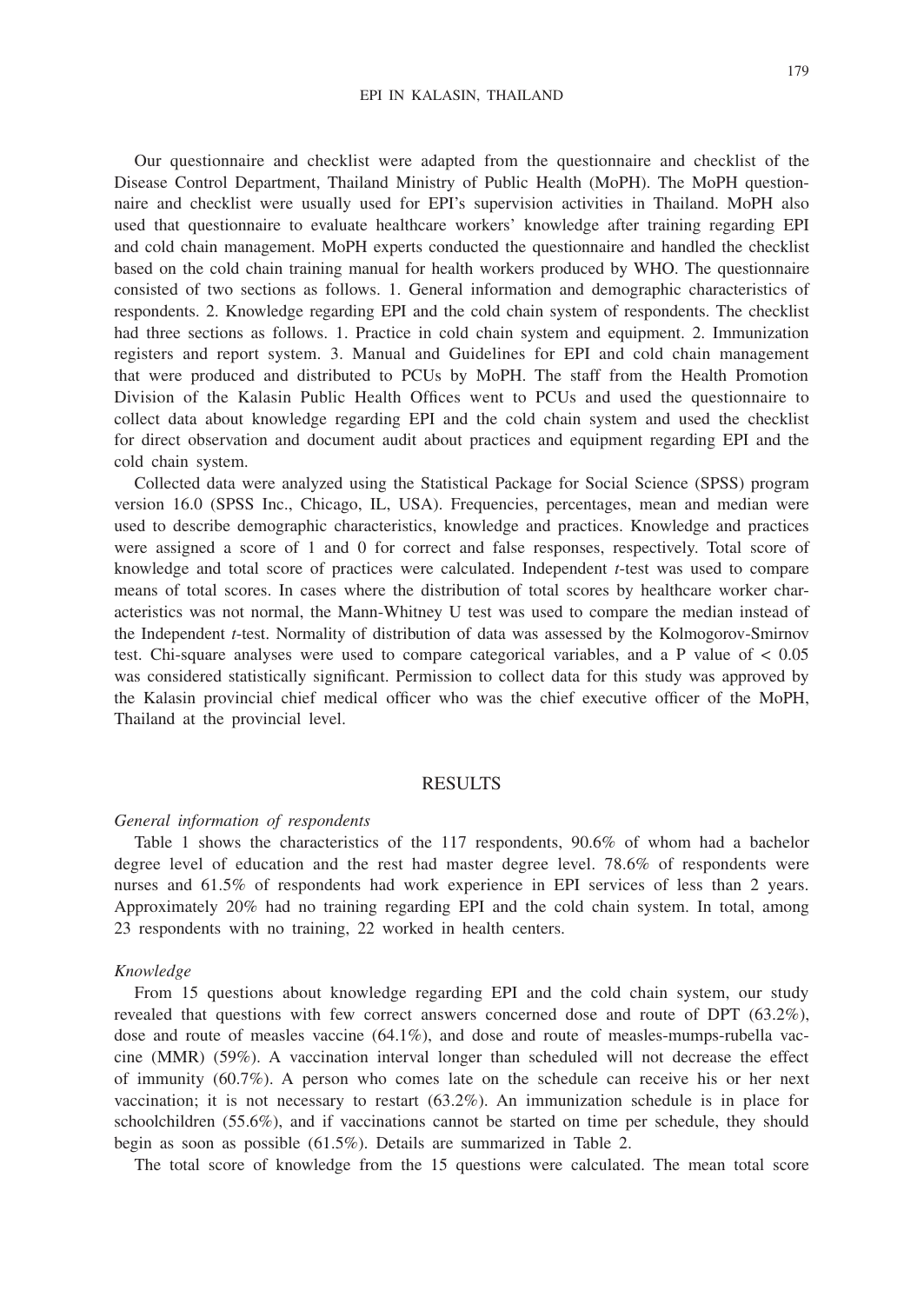| Factors               | No. of respondents<br>$(N = 117)$ | Percentage |
|-----------------------|-----------------------------------|------------|
| Level of education    |                                   |            |
| Bachelor degree       | 106                               | 90.6       |
| Master degree         | 11                                | 9.4        |
| Position              |                                   |            |
| Public health officer | 25                                | 21.4       |
| <b>Nurse</b>          | 92                                | 78.6       |
| Years of service      |                                   |            |
| $< 2$ year            | 72                                | 61.5       |
| $\geq 2$ years        | 45                                | 38.5       |
| $EPI^a$ training      |                                   |            |
| Yes                   | 94                                | 80.3       |
| N <sub>0</sub>        | 23                                | 19.7       |

**Table 1** Demographics of respondents

a EPI = Expanded program on immunization

|  |  |  | <b>Table 2</b> Correct answers about EPI knowledge of respondents |
|--|--|--|-------------------------------------------------------------------|
|  |  |  |                                                                   |

|                                                                                  | Number (percentage) |           | Number (percentage) |             |                  |         | Total     |
|----------------------------------------------------------------------------------|---------------------|-----------|---------------------|-------------|------------------|---------|-----------|
| <b>Ouestions</b>                                                                 | Health<br>center    | Hospital  | P                   | No training | Have<br>training | P       |           |
|                                                                                  | $n=76$              | $n=41$    |                     | $n=23$      | $n=94$           |         | $N = 117$ |
| Dose and route of vaccine tetanus in<br>pregnancy                                | 60 (78.9)           | 38 (92.7) | .055                | 18 (78.3)   | 80 (85.1)        | 0.527   | 98 (83.8) |
| Dose and route of vaccine Japanese<br>encephalitis                               | 42(55.3)            | 37 (90.2) | < .001              | 12(52.2)    | 67(71.3)         | .080    | 79 (67.5) |
| Dose and route of vaccine BCG                                                    | 53 (69.7)           | 39 (95.1) | .001                | 13(56.5)    | 79 (84.0)        | .009    | 92 (78.6) |
| Dose and route of vaccine Hepatitis B                                            | 44 (57.9)           | 36 (87.8) | .001                | 8(34.8)     | 72 (76.6)        | < .001  | 80 (68.4) |
| Dose and route of vaccine DPT                                                    | 39 (51.3)           | 35 (85.4) | < .001              | 4(17.4)     | 70(74.5)         | < .001  | 74 (63.2) |
| Dose and route of vaccine Measles                                                | 42(55.3)            | 33 (80.5) | .007                | 7(30.4)     | 68 (72.3)        | < 0.001 | 75 (64.1) |
| Dose and route of vaccine MMR                                                    | 32(42.1)            | 37 (90.2) | < .001              | 5(21.1)     | 64 (68.1)        | < 0.001 | 69(59.0)  |
| Vaccinated interval longer than<br>scheduled, no decreased effect of<br>immunity | 38 (50.0)           | 33 (80.5) | .001                | 8(34.8)     | 63(67.0)         | .005    | 71 (60.7) |
| Low-grade fever person can receive<br>vaccination                                | 54(71.1)            | 31 (75.6) | 0.598               | 10(43.5)    | 75 (79.8)        | < .001  | 85 (72.6) |
| No need to restart if vaccination is late                                        | 42(55.3)            | 32 (78.0) | .015                | 5(21.1)     | 69 (73.4)        | < .001  | 74 (63.2) |
| DPT loses potency by freezing                                                    | 43 (56.6)           | 34 (82.9) | .004                | 9(39.1)     | 68 (72.3)        | .003    | 77 (65.8) |
| Immunization schedule of<br>schoolchildren                                       | 36 (47.4)           | 29(70.7)  | .015                | 8(34.8)     | 57 (60.6)        | .025    | 65 (55.6) |
| Asymptomatic HIV child can receive<br>vaccine                                    | 52 (68.4)           | 29 (70.7) | 0.796               | 9(39.1)     | 72 (76.6)        | < .001  | 81 (69.2) |
| Must use open vaccine within 24 hr                                               | 46(60.5)            | 31 (75.6) | 0.101               | 6(26.1)     | 71(75.5)         | < .001  | 77 (65.8) |
| If cannot start on time, begin<br>vaccination as soon as possible                | 40(52.6)            | 32 (78.0) | .007                | 11(47.8)    | 61 (64.9)        | 0.132   | 72 (61.5) |

BCG = Bacillus Calmette-Guérin; DPT = Diphtheria–Pertussis-Tetanus; MMR = Measles-Mumps-Rubella; EPI = Expanded program on immunization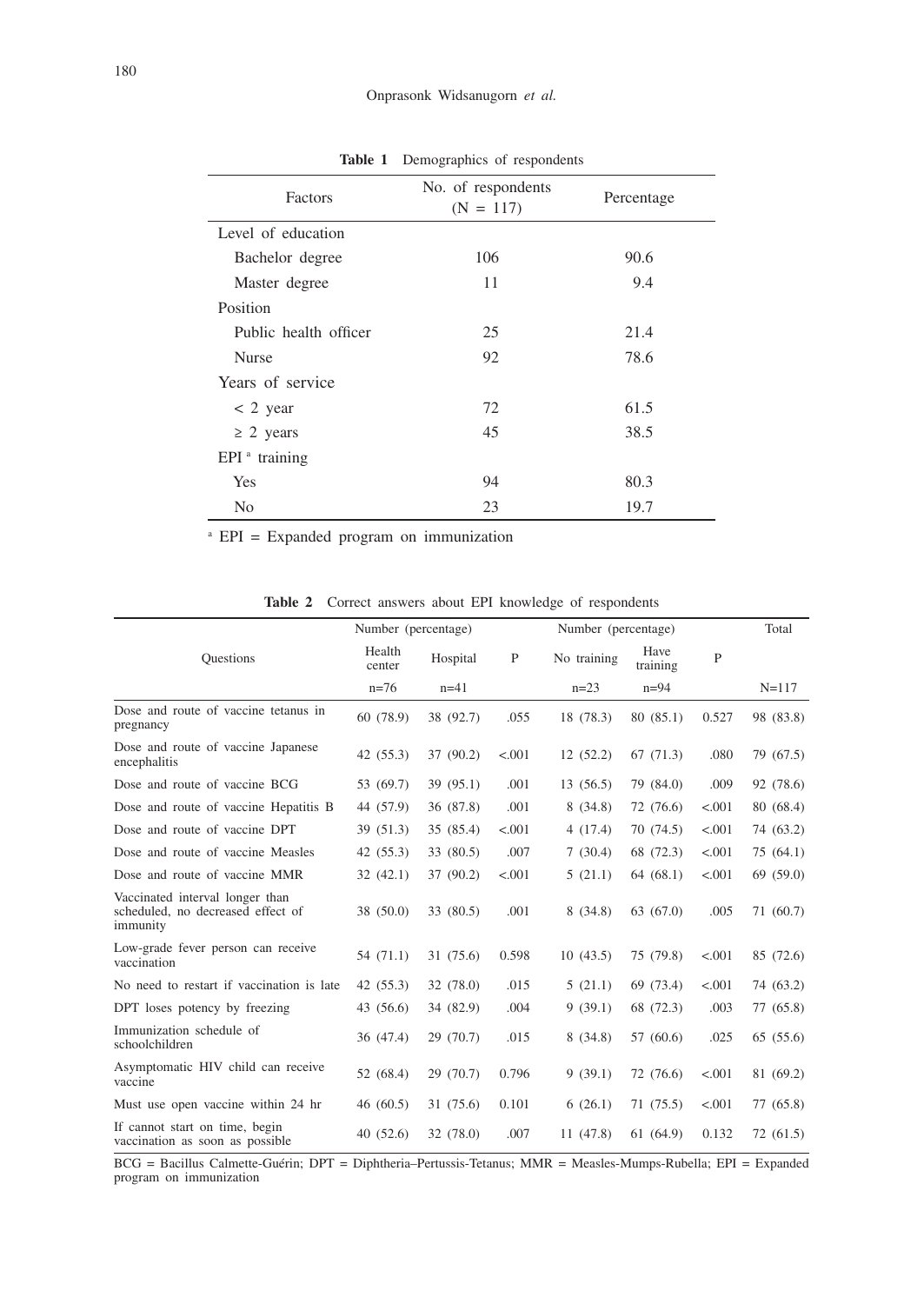|                        | (Total score $= 15$ ) |             |              |             |  |  |
|------------------------|-----------------------|-------------|--------------|-------------|--|--|
| Variables              | n                     | Mean $(SD)$ | Median (IOR) | P           |  |  |
| Workplace <sup>a</sup> |                       |             |              |             |  |  |
| Health center          | 76                    | 8.72 (2.97) | 9(4.75)      |             |  |  |
| Hospital               | 41                    | 11.07(2.35) | 11(3.50)     | $\leq .001$ |  |  |
| Work experience a      |                       |             |              |             |  |  |
| $< 2$ years            | 72                    | 8.65(2.96)  | 9(5.00)      |             |  |  |
| $\geq$ 2 years         | 45                    | 10.97(2.44) | 11(4.00)     | < .001      |  |  |
| Training <sup>b</sup>  |                       |             |              |             |  |  |
| No training            | 23                    | 5.60 (1.72) | 5(2.00)      |             |  |  |
| Have training          | 94                    | 10.51(2.37) | 10(3.00)     | $\leq .001$ |  |  |
| Position <sup>b</sup>  |                       |             |              |             |  |  |
| Public health officer  | 25                    | 8.84 (2.89) | 9(5.00)      |             |  |  |
| <b>Nurse</b>           | 92                    | 9.73(2.99)  | 10(4.75)     | 0.215       |  |  |

**Table 3** Compare mean and median of total score of knowledge regarding EPI

a Use Student's *t*-test (compare mean)

<sup>b</sup> Use Mann-Whitney U test (compare median)

EPI = Expanded program on immunization

was 9.54. Maximum score and minimum score were 15 and 3, respectively. In Table 3, the mean and median total score of knowledge regarding EPI and the cold chain system were compared by Student's *t*-test and Mann-Whitney U test, respectively. Comparisons showed that the mean total score in the group of respondents who worked in hospitals was significantly higher than in those who worked in health centers, the mean in the group with work experience of more than or equal to two years was significantly higher than in the group of respondents who had experience of less than two years. The group of respondents who had training regarding EPI and the cold chain system also had a significantly higher median total score than in the group with no training.

#### *Practices*

The findings from direct observation about equipment and practices regarding the cold chain system in PCUs are summarized in Table 4. We found that 100% of PCUs had no expired vaccines in refrigerators and in 86.7% of PCUs the temperature inside refrigerators was in the range of  $2-8$ °C. A total of 95.6% of PCUs that kept OPV on the freezer shelf, and 100% of PCUs kept DPT, diphtheria-tetanus vaccine (DT) and hepatitis B vaccine on the normal shelf.

Only 47.8% of PCUs maintained stock cards for vaccines and 61.1% of PCUs had a temperature chart and recorded the temperature inside the refrigerator 2 times daily. Only 63.3% of PCUs had a flowchart about what to do in case of a power outage, and 65.6% of PCUs had a special plug for refrigerators.

Table 5 shows practices of PCUs regarding immunization records and registers. The number of PCUs that had an immunization register for every target groups was as follows: 83.3% in the group of children below five years, 70% in the group of pregnant women and 66.7% in the group of school-age children. Otherwise, the details of records such as lot numbers of used DT vaccines were recorded by only 55.6% of PCUs, the vial numbers of used MMR vaccines were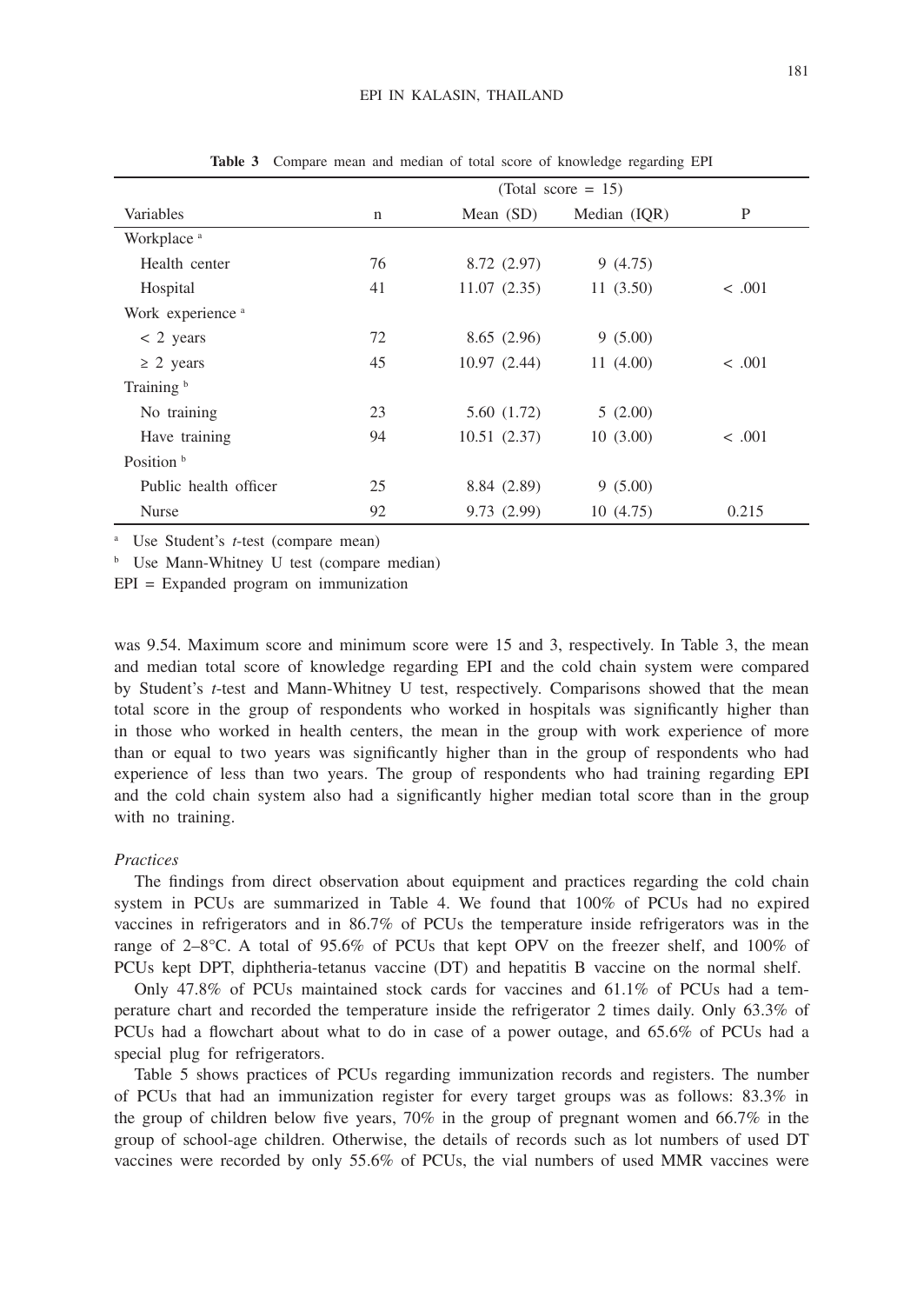| Variables                                                                      | Number (percentage)     | P                  |                        |       |
|--------------------------------------------------------------------------------|-------------------------|--------------------|------------------------|-------|
|                                                                                | Health center<br>$n=76$ | Hospital<br>$n=14$ | <b>B</b> oth<br>$N=90$ |       |
| No expired vaccine found in refrigerator                                       | 76 (100.0)              | 14(100.0)          | 90 (100.0)             |       |
| Have temperature chart and record temperature<br>in refrigerator 2 times daily | 44 (57.9)               | 11(78.6)           | 55(61.1)               | .040  |
| Have special refrigerator plug                                                 | 46(60.5)                | 13 (92.9)          | 59 65.6)               | .029  |
| Maintain stock card for vaccines                                               | 31(40.8)                | 12(85.7)           | 43 (47.8)              | .002  |
| Have flowchart of electricity breakdown                                        | 47 (61.8)               | 10(71.4)           | 57 (63.3)              | .013  |
| Have $\geq 4$ ice packs on freezer shelf                                       | 68 (89.5)               | 14(100.0)          | 82(91.1)               | 0.349 |
| No used needles retained in vaccine vial                                       | 70(92.1)                | 14(100.0)          | 84 (93.3)              | 0.585 |
| Keep refrigerator temperature at $2-8$ <sup>o</sup> C                          | 65(85.5)                | 13 (92.9)          | 78 (86.7)              | 0.683 |
| Keep OPV on freezer shelf                                                      | 72 (94.7)               | 14(100.0)          | 86 (95.6)              | 1.0   |
| Keep DPT, DT, Hepatitis B vaccine on normal shelf                              | 76 (100.0)              | 14(100.0)          | 90 (100.0)             |       |

**Table 4** Correct practices regarding cold chain system and equipment in PCU

OPV = Oral polio vaccine; DPT = Diphtheria–Pertussis-Tetanus vaccine; DT = Diphtheria-Tetanus vaccine; EPI= Expanded program on immunization; PCU = Primary care unit

|  |  |  |  | <b>Table 5</b> Correct practice regarding immunization registers and record in PCU |  |  |  |  |  |
|--|--|--|--|------------------------------------------------------------------------------------|--|--|--|--|--|
|--|--|--|--|------------------------------------------------------------------------------------|--|--|--|--|--|

| Records                                           | Number (percentage)     | P                    |                         |       |
|---------------------------------------------------|-------------------------|----------------------|-------------------------|-------|
|                                                   | Health center<br>$n=76$ | Hospital<br>$n = 14$ | <b>Both</b><br>$N = 90$ |       |
| Maintain register in group of children $< 5$ year | 62(81.6)                | 13(92.9)             | 75 (83.3)               | 0.450 |
| Record DTP lot no.                                | 48 (63.2)               | 13(92.9)             | 61 (67.8)               | .031  |
| Maintain register in pregnant woman group         | 49 (64.5)               | 14(100.0)            | 63 (70.0)               | .008  |
| Record DT lot no.                                 | 38 (50.0)               | 12(85.7)             | 50 (55.6)               | .013  |
| Maintain register in school children group        | 46(60.5)                | 14(100.0)            | 60(66.7)                | .004  |
| Record MMR vial no.                               | 27(35.5)                | 8(57.1)              | 35 (38.9)               | .007  |
| Maintain register of immunization coverage        | 60 (78.9)               | 14(100.0)            | 74 (82.2)               | .066  |

DPT = Diphtheria–Pertussis-Tetanus vaccine; DT= Diphtheria-Tetanus vaccine; MMR = Measles-Mumps-Rubella vaccine; PCU = Primary care unit

| <b>Variables</b>        |    | Practices regarding<br>Cold chain system<br>$(total score=10)$ |      | Practices regarding<br>Registers and records<br>$(total score=7)$ |             |  |
|-------------------------|----|----------------------------------------------------------------|------|-------------------------------------------------------------------|-------------|--|
|                         | n  | Median (IOR)                                                   |      | Median (IOR)                                                      |             |  |
| Work place <sup>a</sup> |    |                                                                |      |                                                                   |             |  |
| Health center           | 76 | 8.50(2.0)                                                      |      | 4.00(2.00)                                                        |             |  |
| Hospital                | 14 | 9.50(1.0)                                                      | .001 | 6.00(1.00)                                                        | $\leq .001$ |  |

**Table 6** Compare median total score of practices regarding EPI in PCU

a Use Mann-Whitney U test

EPI = Expanded program on immunization; PCU = Primary care unit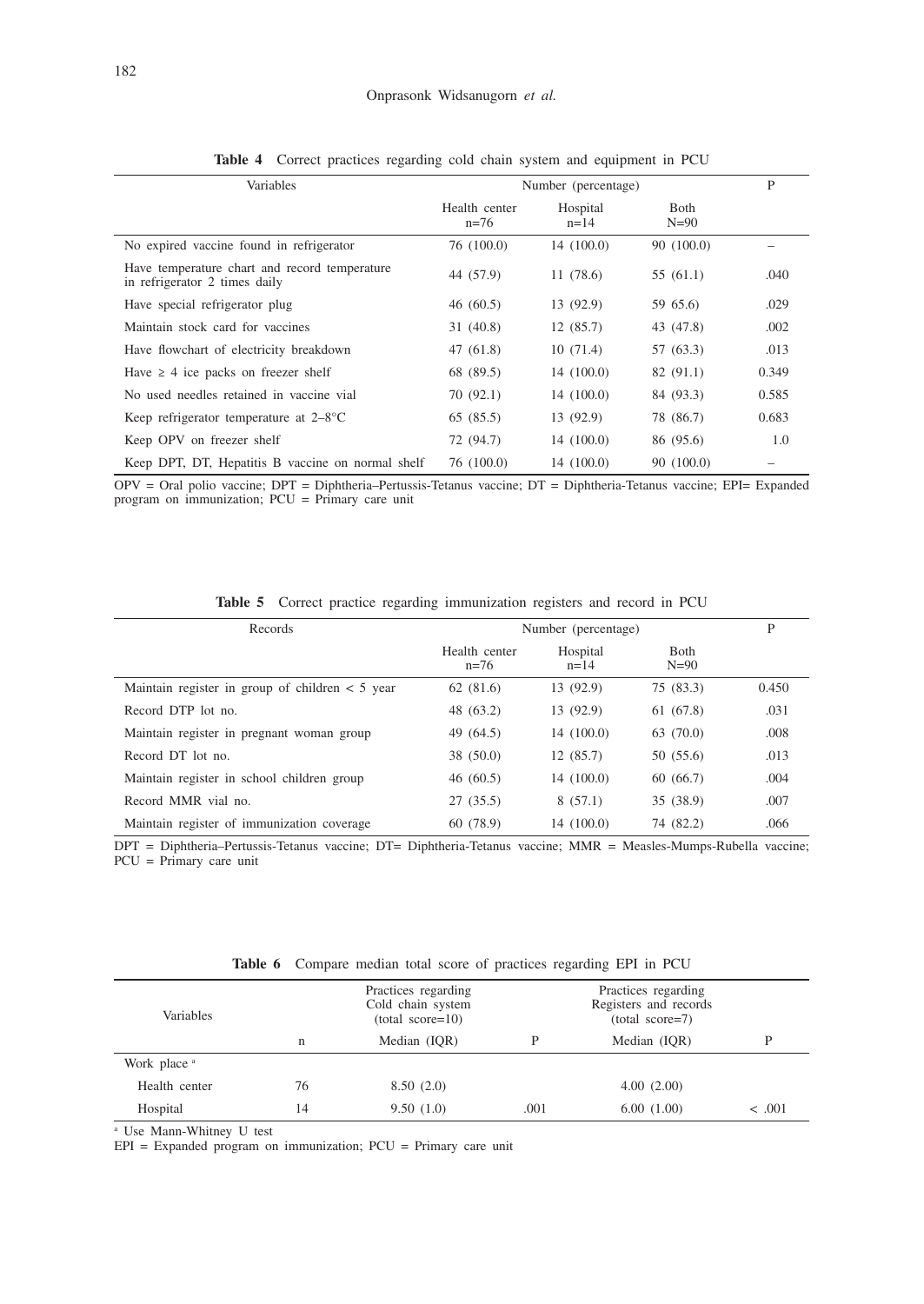recorded by only 38.9% of PCUs, and 82% of PCUs maintained a register of immunization coverage.

In Table 6, the median total score of practices regarding EPI and the cold chain system were compared by the Mann-Whitney U test. Comparisons showed that median total scores of practices of PCUs in hospitals were significantly higher than those of PCUs in health centers.

The present study found that the total of respondent PCUs (100%) had at least one item from three of the standard manual and practices guidelines regarding the cold chain system and EPI that were provided by MoPH, and 76.7% of respondent PCUs had all three items.

## **DISCUSSION**

This study showed that healthcare workers in hospitals have better knowledge than healthcare workers in health centers. The knowledge of healthcare workers who have longer work experience in EPI was better than that of healthcare workers who have less work experience. Moreover, trained healthcare workers had better knowledge than untrained healthcare workers. Practices in the cold chain system in hospitals were also significantly better than practices in health centers. These findings were consistent with previous studies in other areas. $9-12$ )

Personnel who had no training regarding EPI and the cold chain system invariably worked in health centers. The reason may be the intense workload at health centers. Most health centers in Kalasin Province have only three or four personnel who are responsible for broad service in primary health care.<sup>25)</sup>

The questions with few correct answers pertained to knowledge about the immunization schedule of schoolchildren (55.6%) and MMR vaccine (59.0%). If sufficient vaccine manual guidelines are available, healthcare workers can deal correctly with the dose and route of vaccine by following the guidelines, but our study also found that 23.3% of service units had incomplete manual guidelines. Actually, those documents were provided in the beginning by Thailand MoPH in hardback form and distributed to all PCUs and currently on the website of the MoPH; some softback copies are available. In cases where there are incomplete manual guidelines in PCUs, complete softback copies can be provided on the website and the staff can be encouraged to access the information.

Regarding consistency with previous studies, one disturbing finding pertained to inadequate refrigerator management that included failing to record the temperature inside the refrigerator twice daily. The PCU might have a flowchart detailing what to do when an electrical power outage occurs and how to maintain refrigerator temperature within the recommended range.<sup>26,27</sup> WHO recommended that the temperature during storage should be kept at 0–4°C for OPV and 2–8°C for other vaccines.<sup>2,14)</sup> Temperatures in vaccine refrigerators should be read and recorded twice a day.12,14) The WHO recommendations were effective for self monitoring to prevent breaking the cold chain that can reduce the potency of vaccines and contribute to primary vaccine failure.

Most registers and records regarding immunization activity were kept but in some important details were neglected; for example, only 38.9% of PCUs verify who received MMR from the same vial, and only 55.6% check who received DT from the same lot number. Thus, if problems occur in a particular lot of vaccines or vials of vaccines, with such as manufacturing defects, PCUs cannot know who will be affected by those defective vaccines.

We cannot actually identify inactivated vaccines except by potency tests, which are expensive and not widely available in Thailand. Our study had limitations in time and budget. Further studies that can explore relationships among knowledge, practices and vaccine potency are warranted. Also, a larger-scale study should be considered.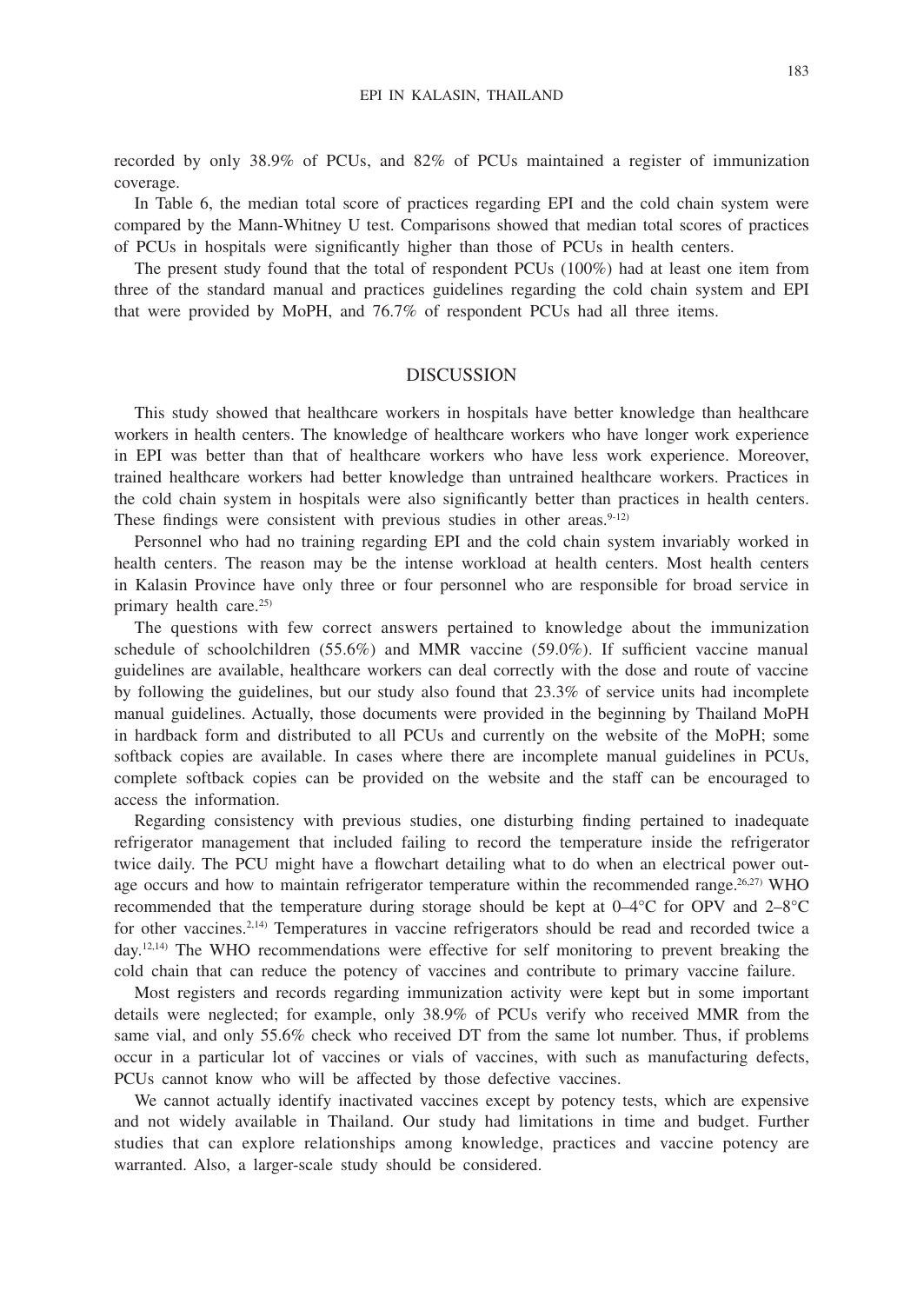Although this study is not representative of all of Thailand or other areas where high immunization coverage was achieved, it does show inadequate management can occur in Kalasin Province where immunization coverage is high. Although raising immunization coverage is important, the quality of vaccine storage and handling is equally important.

In conclusion, there were gaps in knowledge and practices regarding the cold chain system among healthcare workers in hospitals and health centers in Kalasin Province. To ensure optimal immunization effectiveness, continuous training and regular supervision on EPI and the cold chain system are necessary. It is also strongly recommended especially for health centers in outlying areas.

## ACKNOWLEDGMENTS

This study was supported in part by Kalasin Public Health Offices, MoPH, Thailand. The authors are grateful to Dr. Pisit Auevongkul who was the Kalasin chief medical officer, staff from the Health Promotion Division of the Kalasin Public Health Offices, and all respondents at PCUs in Kalasin Province. Our study was also supported in part by a non-profit organization, "Epidemiological and Clinical Research Information Network (ECRIN)." Finally, we would like to express our sincere gratitude to the Japanese Government, all lecturers and staff of the Young Leaders' Program, Graduate School of Medicine, Nagoya University, Japan.

## **REFERENCES**

- 1) World Health Organization. Health reform and priority health interventions: the case of immunization services. pp.1–2, 2001, World Health Organization, Geneva.
- 2) World Health Organization. Safe vaccine handling, cold chain and immunizations. pp.8–10, 1998, World Health Organization, Geneva.
- 3) World Health Organization. GIVS Global Immunization Vision and Strategy 2006–2015. pp.17–20, 2005, World Health Organization, Geneva.
- 4) Brenzel L, Wolfson LJ, Fox-Rushby J, Miller M, Halsey NA. Vaccine-preventable diseases. *In: Disease control priorities in developing countries*. Edited by Jamison DT, Breman JG, Measham AR, et al. pp. 394–399, 2006, World Bank, Washington (DC).
- 5) Arevshatian L, Clements CJ, Lwanga SK, Misore AO, Ndumbe PN, Seward JF, Taylor P. An evaluation of infant immunization in Africa: is a transformation in progress? *Bull World Health Organ*, 2007; 85 (6): 449–457.
- 6) Som S, Pal M, Chakrabarty S, Bharati P. Socioeconomic impact on child immunization in the districts of West Bengal, India. *Singapore Med J*, 2010; 51(5): 406–412.
- 7) Teklay K, Asnakew Y, Yodit S, Tesfaye B, Hiwot M, Tesfanesh B, Filmona B, Daniel B, Nehemie M, Babaniyi O. National EPI coverage survey report in Ethiopia, 2006. *Ethiop J Health Dev*, 2008; 22(2): 148–157.
- 8) World Health Organization. The global burden of disease 2004 Update. pp.14–16, 2008, World Health Organization, Geneva.
- 9) Joao Carlos de T M, Gunnar B. Cold chain management: Knowledge and practices in primary health care facilities in Niassa, Mozambique. *Ethiop J Health Dev*, 2007; 21: 1–6.
- 10) Yuan L, Daniels S, Naus M, Brcic B. Vaccine storage and handling knowledge and practice in primary care physicians' offices. *Can Fam Physician*, 1995; 41: 1169–1176.
- 11) Berhane Y, Demissie M. Cold chain status at immunization centers in Ethiopia. *East Afr Med J*, 2000; 77: 476–479.
- 12) Pai HH, Ko YC. Vaccine storage practices in primary care physicians' offices in Taiwan. *Kaohsiung J Med Sci*, 1999; 15: 274–279.
- 13) Uskun E, Uskun SB, Uysalgenc M, Yagiz M. Effectiveness of a training intervention on immunization to increase knowledge of primary healthcare workers and vaccination coverage rates. *Public Health*, 2008;